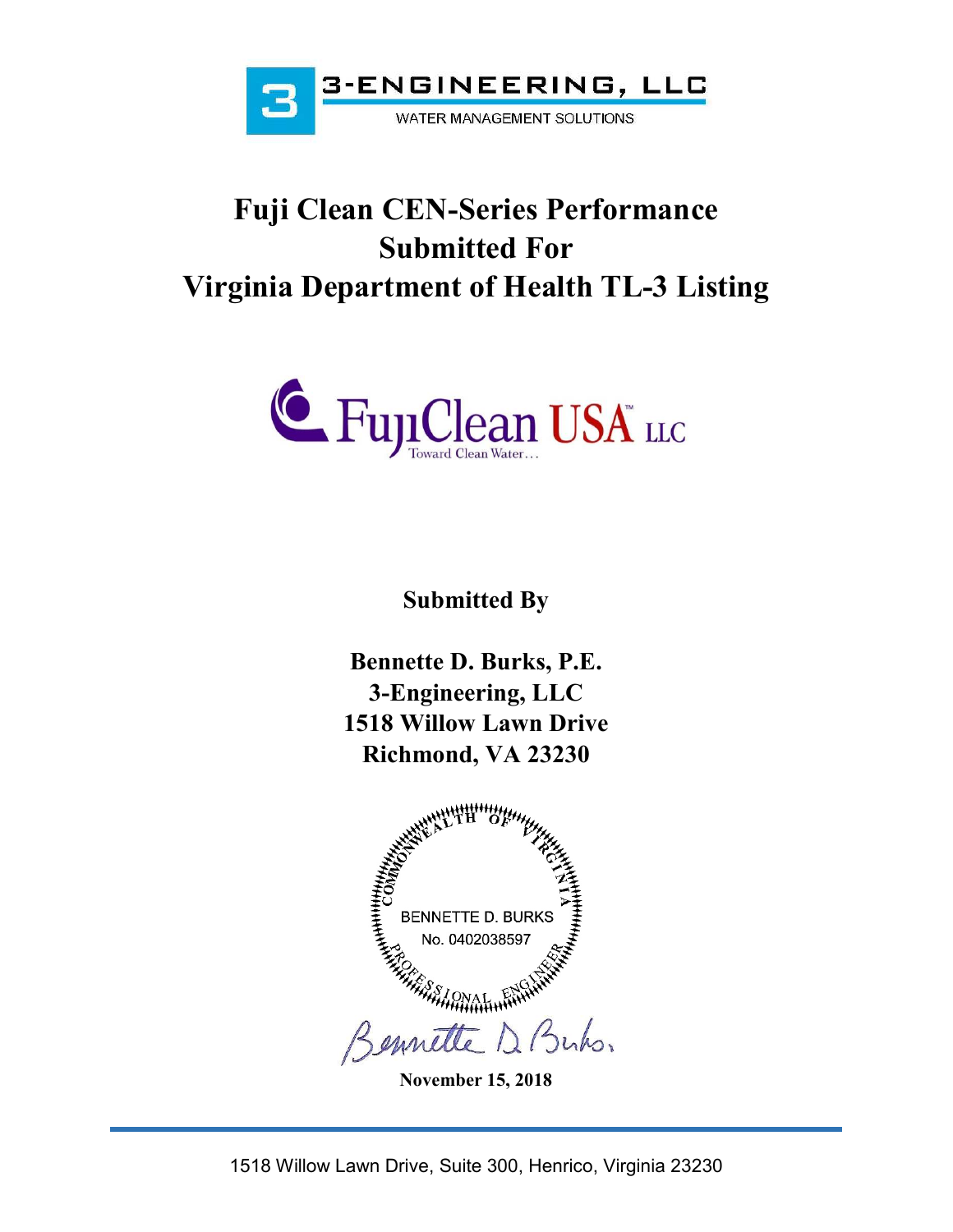# **FUJI CLEAN CEN-SERIES FINAL REPORT FOR TL-3 LISTING**

November 15, 2018

### **Summary**

This report is submitted in accordance with the Virginia Department of Health (VDH) Memorandum of Understanding (MOU) signed with Fuji Clean USA, LLC, (Fuji Clean) dated September 5, 2017. The report provides sampling results of 22 Fuji Clean CEN-Series units in support of TL-3 listing in accordance with VDH regulations. Using a spreadsheet provided by VDH staff and developed in conformance with the analysis, the Upper 99 Percent Confidence Interval of Log-Transformed Data Converted Back to Native Units is 7.1 mg/L for BOD and 4.6 mg/L for TSS. Both values support are less than 10 mg/L and thus support the application. The report recommends that the Fuji Clean CEN-Series be listed as providing TL-3 treatment.

## **Sampling Program Details**

The report contains sampling data from both Virginia and Maryland. Maryland requires 24-hour composite samples while Virginia allows grab samples. Sampling began in Maryland and was recognized under a MOU (Memorandum of Understanding) signed with "Chesapeake Bay States" (states whose watersheds discharge to the Chesapeake Bay). Sampling began in Virginia soon after under a separate MOU with the Virginia Department of Health (VDH). Initially, only Virginia sampling was recognized for the purposes of this report. Fuji Clean requested of the VDH and was granted a variance to include Maryland sampling. The variance was reasonable because both states experience the same climate, sampling in both states adhere to the same the sampling requirements and limitations, Virginia is a party to the Chesapeake Bay States MOU, and the same third-party laboratory conducts all sampling and analysis.

Two Excel spreadsheets are provided with the report. The first spreadsheet was developed and provided by the VDH. This spreadsheet is set-up to generate the results required in the MOU. The second spreadsheet contains details about each site including addresses, system model, estimated flow, sampling results, notes, and other details either required by or of interest to the VDH. All chain-of-custody and sampling reports are provided separately.

Maryland and Virginia have different sampling requirements. Maryland does not recognize influent sampling results, so influent sampling was conducted for jurisdictions other than Maryland. One Maryland sampling event was blank because of a mechanical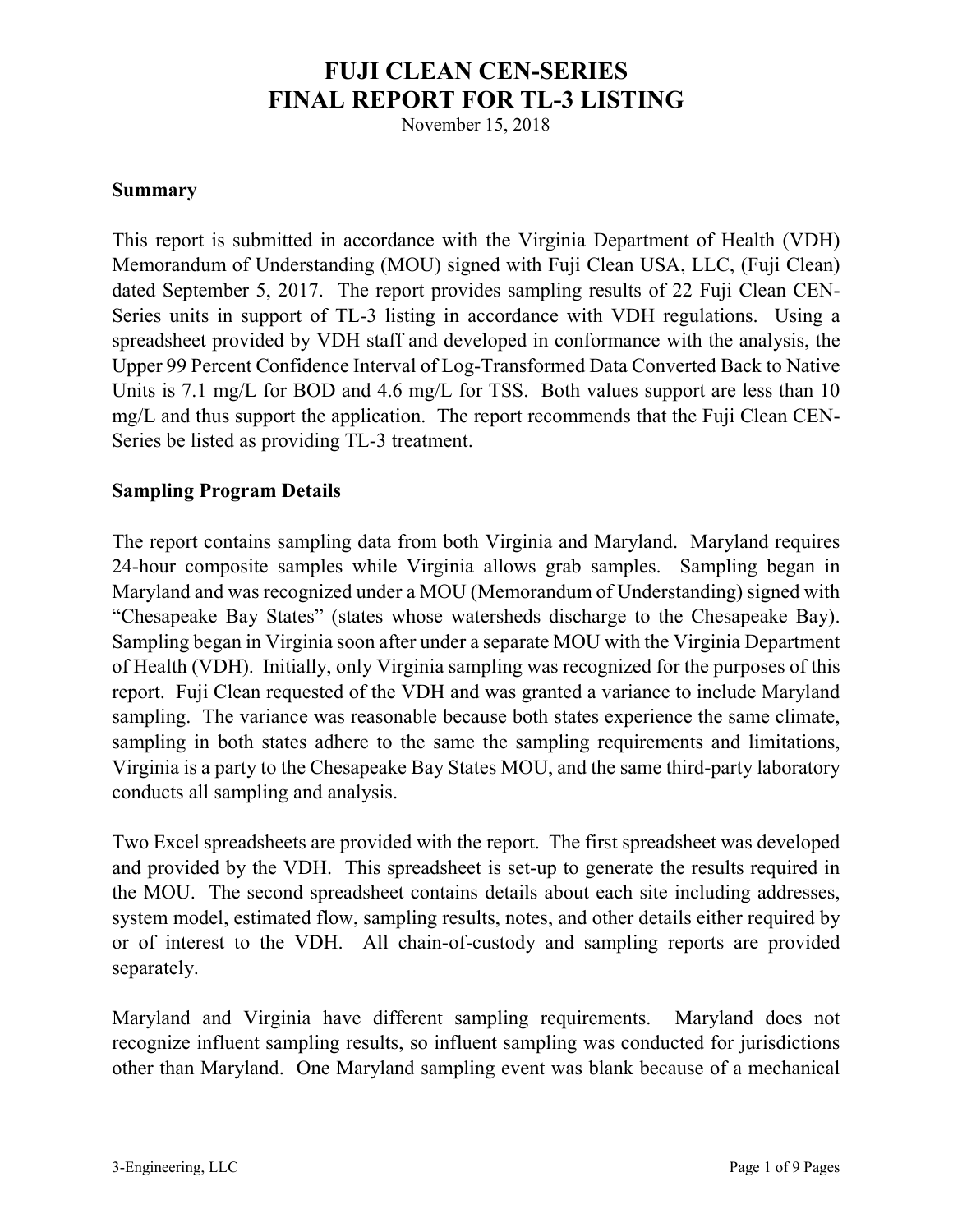error. This should not cause an issue because influent parameters are provided for all other sampling events. Both BOD and cBOD results are provided, too.

Locations were selected based on their availability and conformance to the MOU: Sites were generally within the proximity of a Fuji Clean dealer. Virginia sites were generally along the I-81and I-66 corridors. Maryland sites were located in two northeastern counties. All sampling sites are full-time residential occupancies having daily flows less than 1,000 gpd. The specific addresses of the sampling sites is provided in the Excel spreadsheet of the Log-Transformed Data.

Installation details varied with the soil and site limitations. For example, Virginia sites ranged form enhanced flow to dripline irrigation designs. Maryland sites typically were gravity dispersal. Sites were generally for new construction. The southernmost site was in Louisa County.



**Figure 1—Sampling Locations** 

All systems were under operation and maintenance agreements with authorized maintenance entities. The Maryland maintenance is Dwayne C. Jones Contracting, Inc., of Jarrettsville, MD. The Virginia maintenance entity is McKim Septic & Pumping of Purcellville, VA. Each maintenance entity maintained its systems in accordance with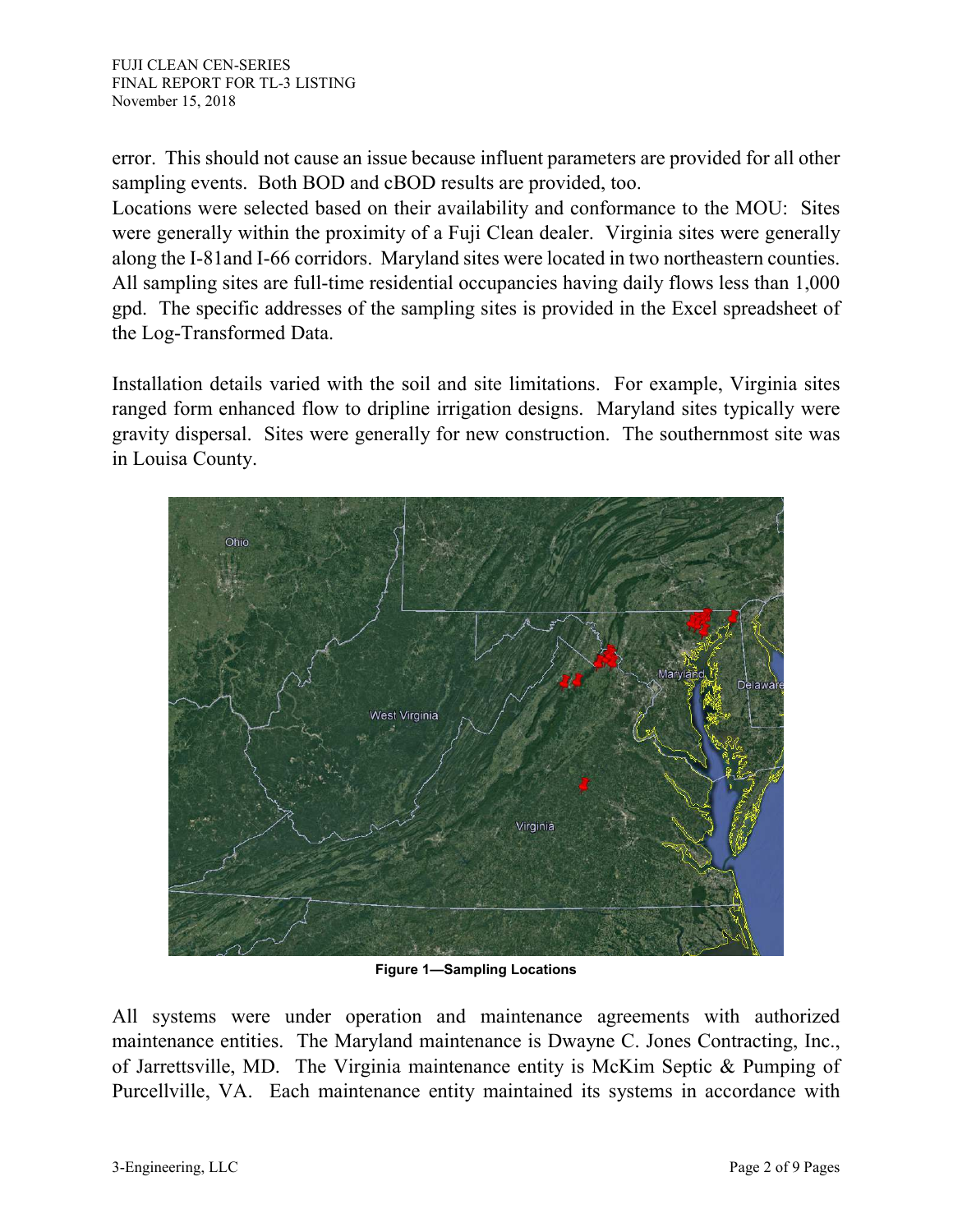applicable regulations and Fuji Clean instructions. Inspection reports are provided in the attached electronic files. Dwayne C. Jones and Austin Echols are the Maryland and Virginia maintenance entity representatives, respectively.

Microbac Laboratories collected and analyzed all samples. Microbac laboratories are accredited and/or certified under applicable Maryland and Virginia regulations. Properly credentialed staff collected and transported samples in accordance with applicable practices. Field measurements were taken with calibrated equipment, and analyses were conducted in accordance with applicable analysis protocols. The Virginia contact is Caliesha Scott, who manages the Richmond office. Chain of custody and chemical analysis report forms are attached and provide details related to the analysis methods.



**Figure 2—Sampling Location Detail** 

All sampling was conducted using a standardized method and equipment. All Fuji Clean CEN-Series models contain both inlet and outlet baffle walls. A 12-inch long sampling tube was connected to the tank side of the baffle and a vacuum drawn to bring the wastewater directly to the sampling container. Regardless of whether the sample was a 24 hour composite or instantaneous grab sample, the composite sampler was used to collect the influent and effluent samples.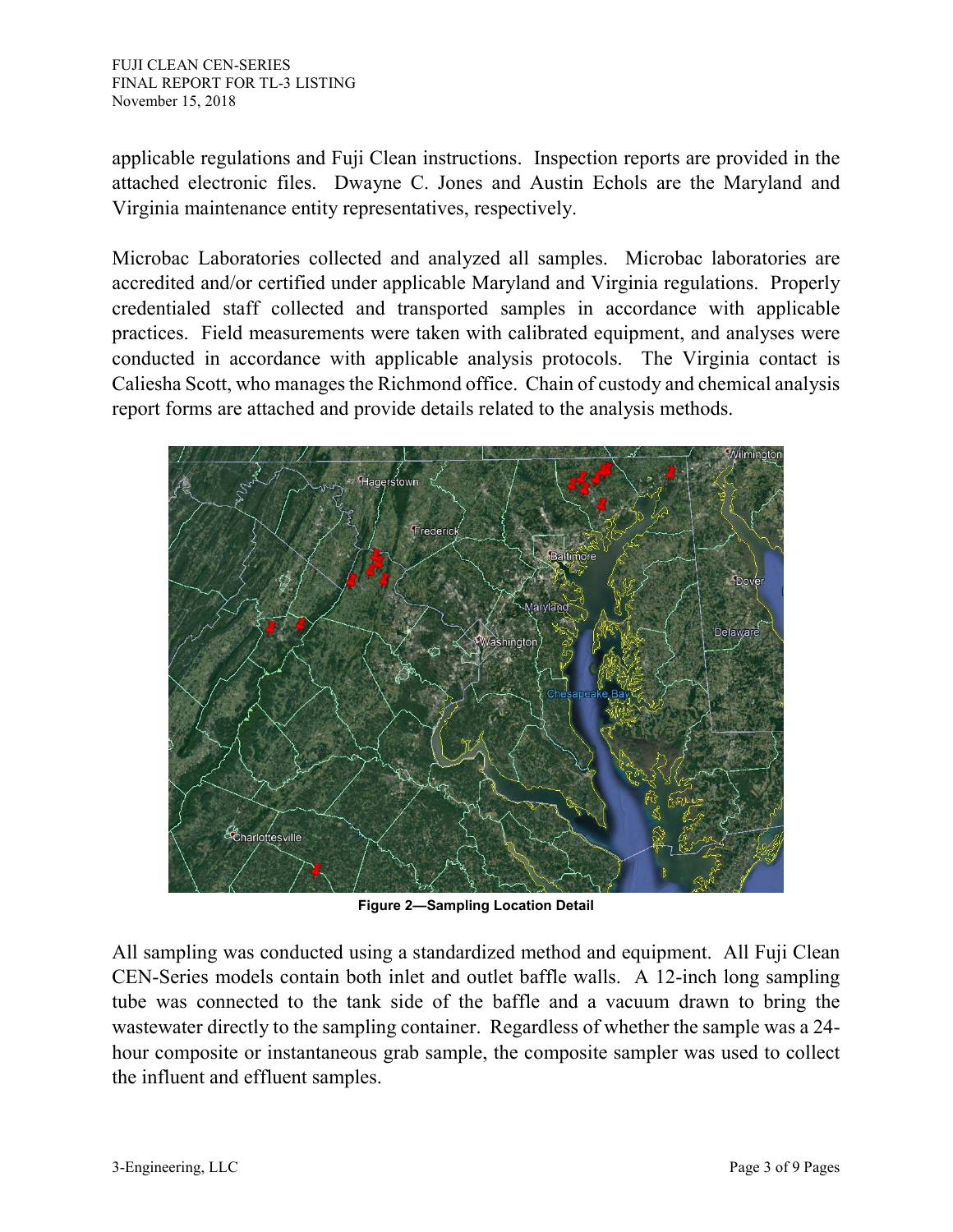Flow data was unavailable though occupancy information is. Sites are served by wells, and onsite wastewater treatment systems that include pumps either were on demand-dosing or incorporated mechanical timers. Regardless, none of the systems showed signs of excess flow. Occupancy ranged from two-to-five persons, so typical daily flow is estimated to range from 100 gpd at the low side to 250 gpd at the high side. The range yields an average daily flow of 175 gpd. Typical flow for dwellings connected to metered water connections is 190 gpd.

Dwelling size ranged from two-to-four bedrooms, so Fuji Clean CEN5 and CEN7 models were selected. Units were monitored after start-up, and formal sampling began approximately three-to-six months afterword—when normal operation was confirmed. In one case, the contents had to be pumped and the system re-started because someone had added introduced excessive chlorine to the wastewater.

# **Results and Analysis**

The results are shown below and demonstrate compliance with the limits for TL-3 effluent quality. The data is based on a total of 105 samples taken from 22 sites. Each site has a minimum of four samples. Several sites have five or more samples; one site has seven samples. All data was included including a couple of samples that appeared to be erroneous. The erroneous data resulted in higher averages but not sufficiently high to affect the outcome. An effluent  $BOD<sub>5</sub>$  result of 120 mg/L was traced to owner abuse the day before sampling. The owner is involved in dog rescue efforts and cares for a number of doges. He had cleaned up after the dogs just prior to sampling.

| Table1-BOD and TSS Results for Log-Transformed Data |                               |               |  |  |
|-----------------------------------------------------|-------------------------------|---------------|--|--|
|                                                     | BOD <sub>5</sub><br>(mg/L     | TSS<br>(mg/L) |  |  |
| Count $(N) =$                                       | 22                            | 22            |  |  |
| Degrees of Freedom $(N-1)$ =                        | 21                            | 21            |  |  |
| Mean $=$                                            | 1.59                          | 1.22          |  |  |
| Std Dev $=$                                         | 0.70                          | 0.57          |  |  |
| Std $Err =$                                         | 0.15                          | 0.12          |  |  |
| Upper 99% T $(1$ -tailed) =                         | 2.52                          | 2.52          |  |  |
| Upper $99\%$ T Conf Int =                           | 1.96                          | 1.53          |  |  |
| Upper $99\%$ T Conf Int =                           | 7.1                           | 4.6           |  |  |
|                                                     |                               |               |  |  |
| <b>Background Color Indicates</b><br>NOTE:          | <b>Native Values</b>          |               |  |  |
| Value Type                                          | <b>Log-Transformed Values</b> |               |  |  |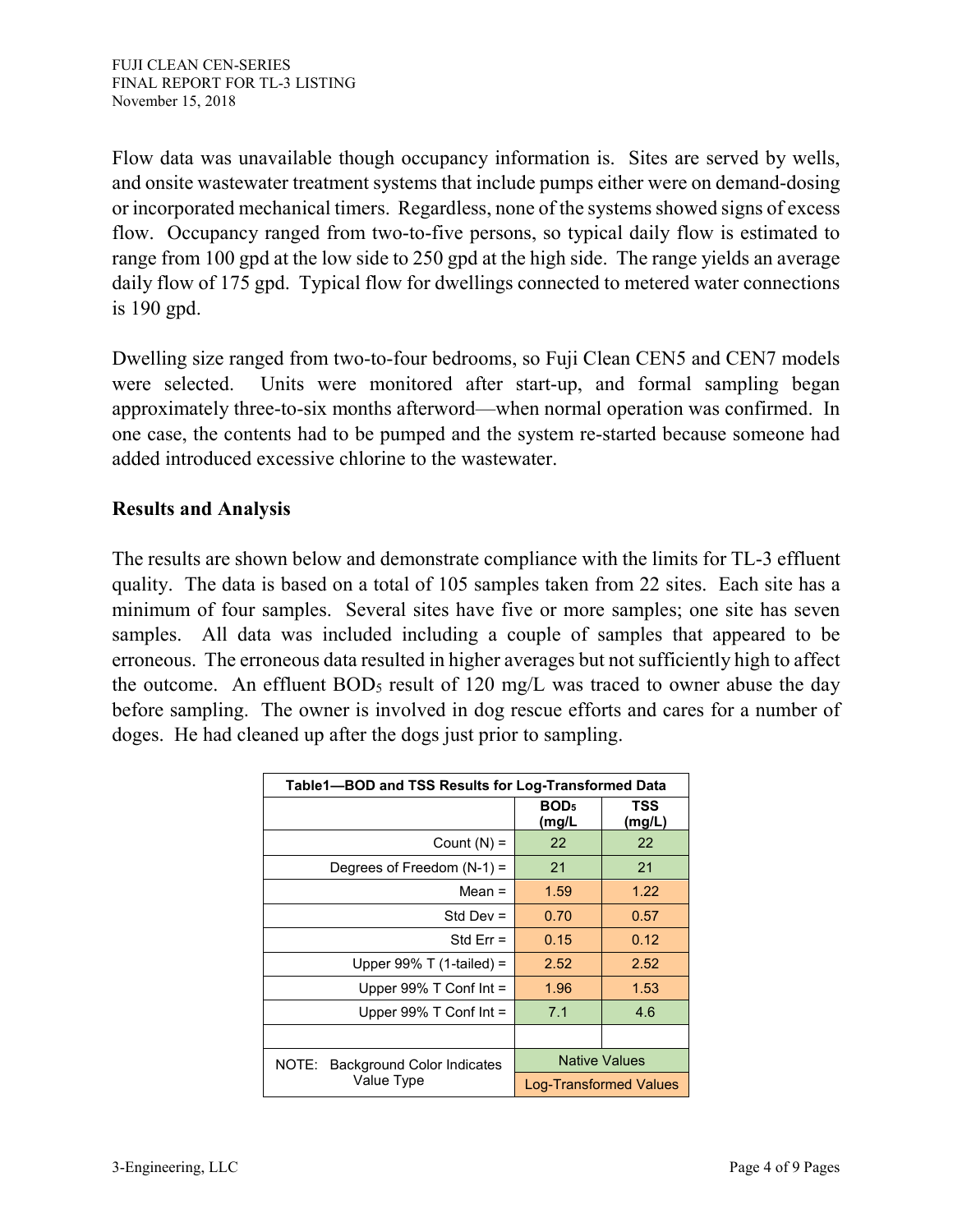Graphs of the data visualize the performance. Graph 1 displays effluent BOD<sub>5</sub> chronologically for all 105 samples. The graph includes a trendline of performance. The data reflects consistent performance documented by the trendline. The lone high value resulted from the owner washing large amounts of dog wastes the day before sampling; the data is sufficiently robust to absorb the high value. The VDH Upper 99 Percent confidence value is 7.1 mg/L.



Graph 2 displays the effluent TSS chronologically for all 105 samples. The graph also reflects consistent results with a consistent trendline. The VDH Upper 99 Percent confidence value is 4.6 mg/L.

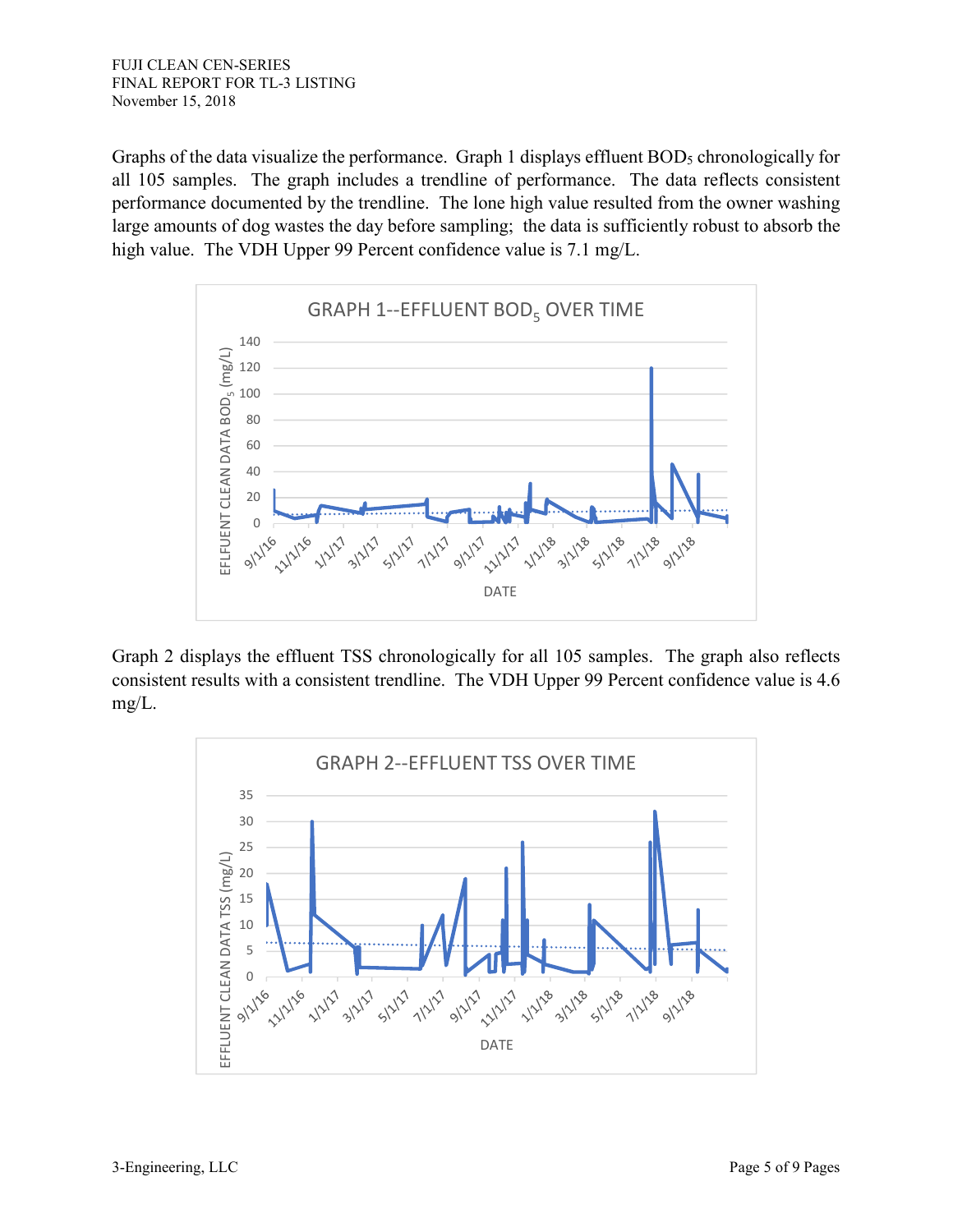Chart 3 is the Effluent TN (Total Nitrogen) for all samples. The average Effluent TN is 13.4 mg/L for 105 samples. The standard deviation is 9.6 mg/L. TN sampling is not required for TL-3 listing, and the Fuji Clean CEN-Series already has certification under NSF/ANSI Standard 245. Regardless, some jurisdictions such as North Carolina, Austin, Texas, and Florida accept data from other jurisdictions as a part of their approval processes.



The data was re-sorted and the associated probability with each data point calculated to develop normal distribution graphs. The graphs visualize the data to allow its consistency to be observed rather than inferred. Shown in Table 2 are the averages and standard deviations calculated to develop Graphs 4 through 6. Recall that "Clean Data" refers to data transformed as a result of a "<-sign" (less than) in front a data point. Under the VDH reporting requirements, the value itself can be divided in half when the  $\le$ -sign appears in the report. None of the TN data points has  $\le$ signs before them, but the data is presented in Table 2 for ease of comparison.

| <b>TABLE 2-CALCULATIONS BASED ON CLEAN DATA</b><br><b>EFFLUENT VALUES (mg/L)</b> |      |            |            |  |  |
|----------------------------------------------------------------------------------|------|------------|------------|--|--|
| <b>ITEM</b>                                                                      | ΤN   | <b>BOD</b> | <b>TSS</b> |  |  |
| AVERAGE                                                                          | 13.4 | 9.0        | 5.8        |  |  |
| <b>STD DEV</b>                                                                   | 9.6  | 13.5       | 6.7        |  |  |
| <b>COUNT</b>                                                                     | 105  | 105        | 105        |  |  |

The graphs are necessarily one-sided because values cannot below 0; the typical lower limit for these tests is 2 mg/L unless special procedures are in place. An Excel spreadsheet is provided for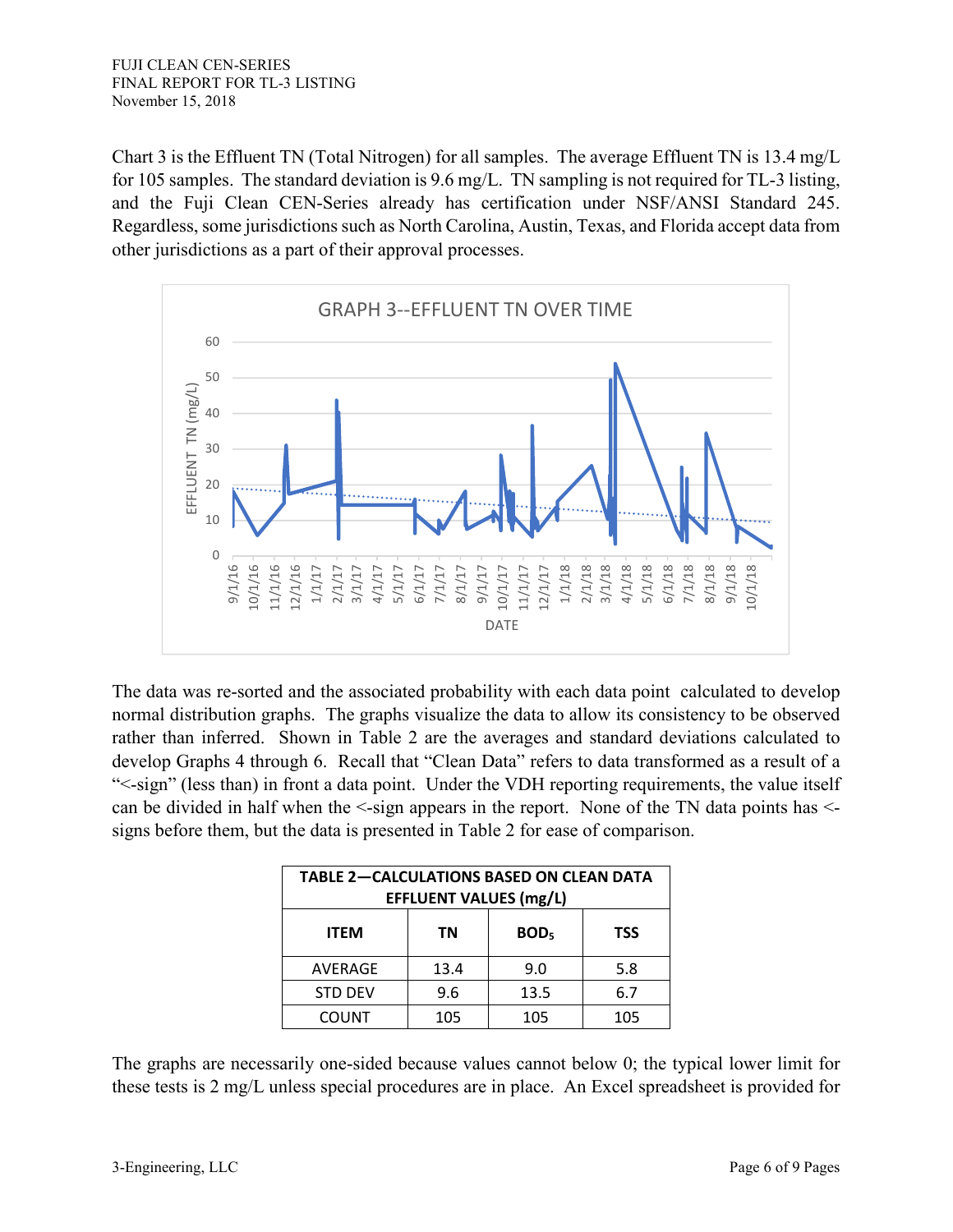the calculations and resulting graphs. Also note that the values include a time-dependent element. Improved performance is expected as system mature. This improved performance is a result of mixed liquor maturation. Intended performance can be observed

The Clean Data Effluent BOD<sub>5</sub> shows a tight distribution with just a few trailing values. So many values below 9 mg/L are present so as to preclude the observation of any single value. As noted, the 120 mg/L value was a result of owner abuse the day prior to sampling.



The effluent TSS exhibits a similar distribution over a smaller range. Again, the prevalence of values below the mean makes observation of individual points impossible.

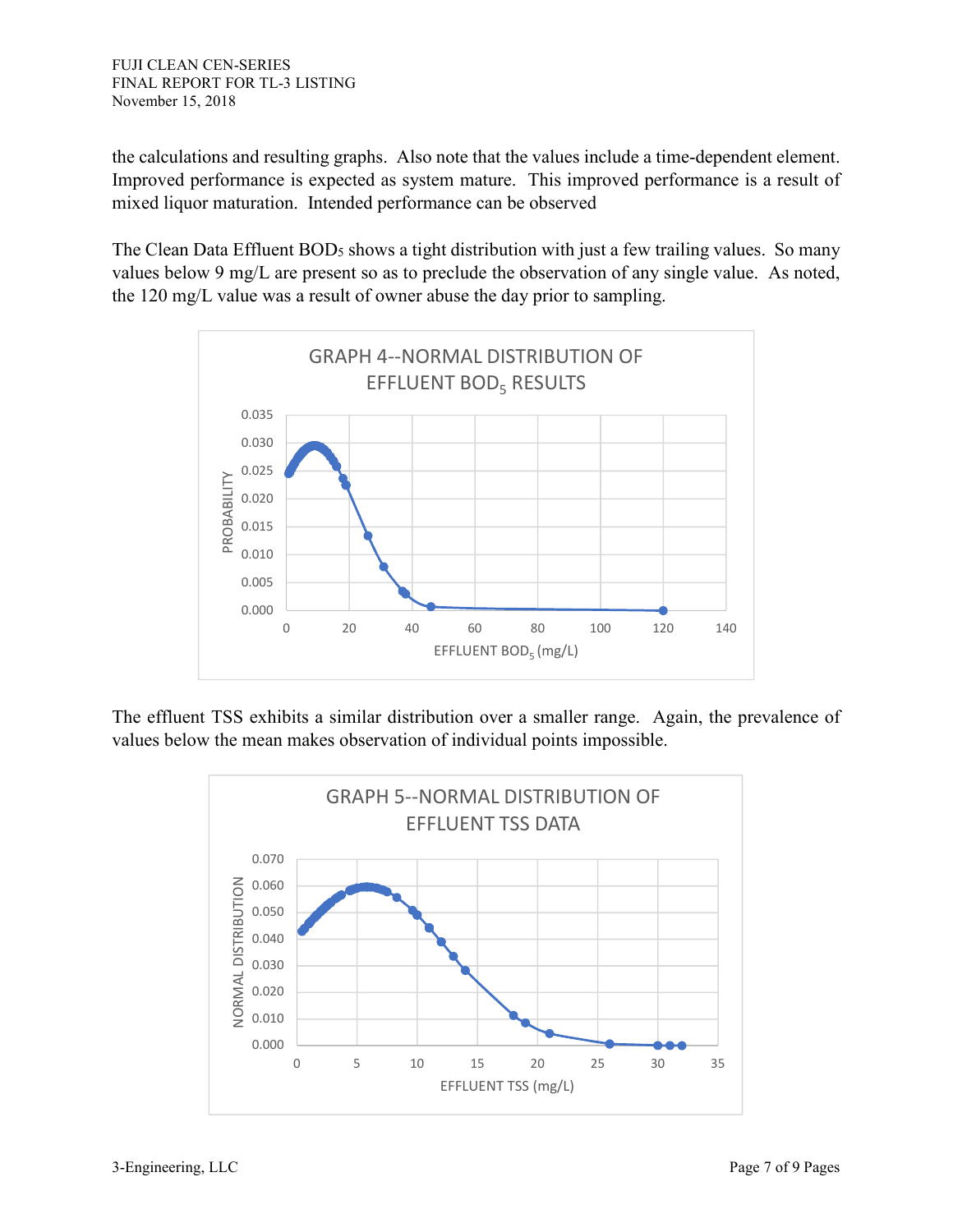

Graph 6, which is a distribution of Effluent TN values, is not required and provided to demonstrate the robustness of the nitrogen-removal capabilities of the models.

Graph 7 is presented to examine performance through the year. Again, two trends are observed. First, the Effluent BOD<sub>5</sub> and TSS demonstrate improvement except during the third quarter of 2018. This unexpected result is the result of owner abuse, as noted. This result does not affect the outcome with regard to TL-3 listing. Overall, BOD<sub>5</sub> and TSS performance is increasing as systems age.

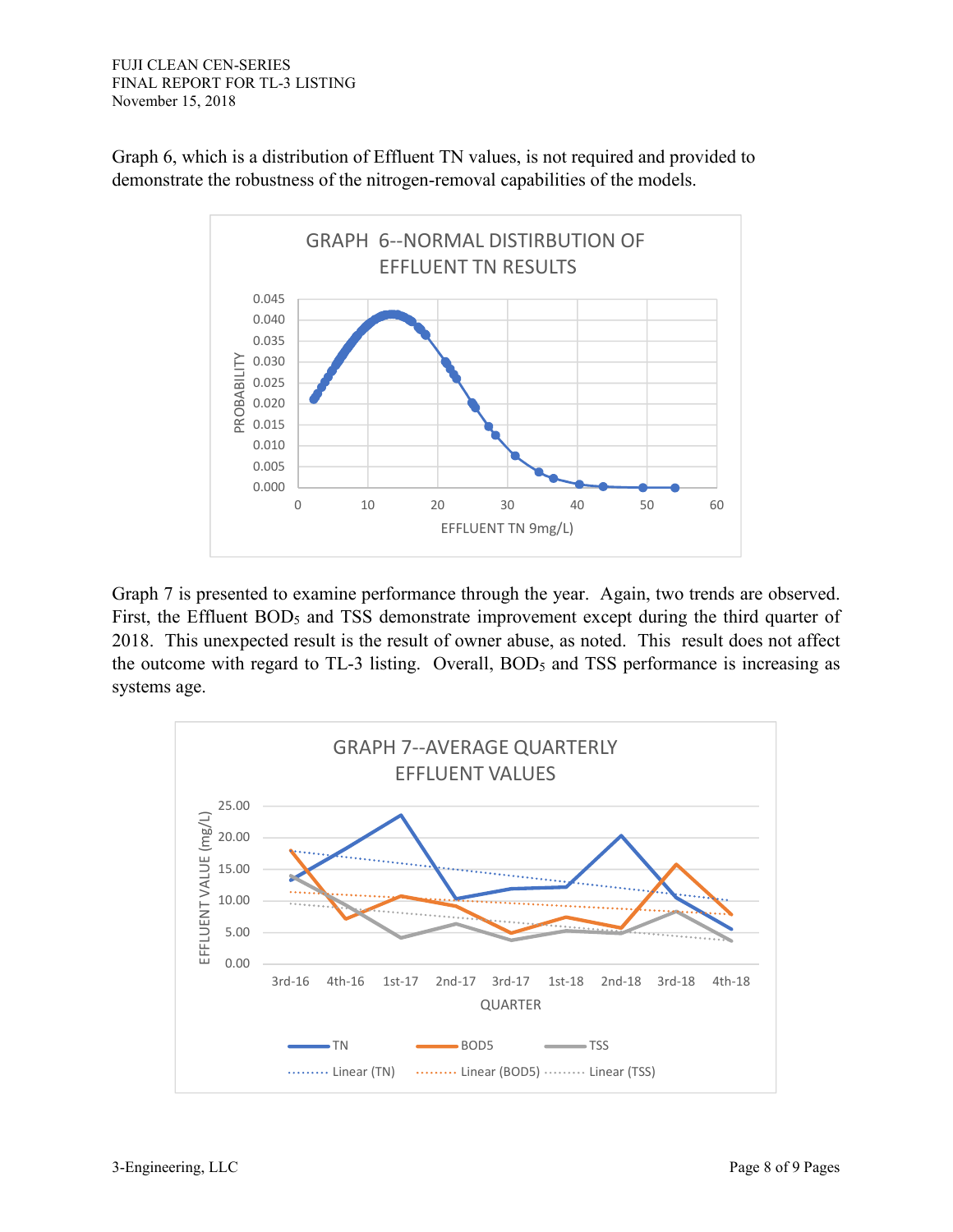The second trend are the higher Effluent TN results during colder months. Higher values are expected because of cooler tank temperatures. Higher TN values can be addressed by providing insulation or heating to raise water temperature. Overall, the TN performance is increasing as the systems age.

#### **Maintenance**

Typical operational issues were observed during the course of the sampling. Re-sampling was conducted if the issue resulted in unrepresentative results or delayed if the matter was temporary. For example, an air hose was observed to have broken and resulted in impeded operation. The airline was repaired and the unit resampled. Occasionally, high oil and grease was encountered. A couple of analyses seemed incorrect and were questioned. Notes were made of unusual conditions and results.

#### **Assessment**

VDH staff should expect that Fuji Clean CEN-Series perform consistent with TL-3 effluent quality and their NSF/ANSI Standards 40 and 245 certifications. Overall, VDH staff should expect that Fuji Clean units will produce an effluent having a BOD<sub>5</sub> and TSS less than or equal to 10 mg/L. Staff should also expect an effluent TN in the range of 15 mg/L. All three values represent superior performance.

VDH staff should expect that Fuji Clean CEN-Series units can be maintained easily and need little maintenance effort when the units are installed, operated, and maintained in accordance with the manufacturer's design, installation, operation, and maintenance requirements, recommendations, limits, and prohibitions. Maintenance events were infrequent and required little effort to repair. One system was found to have been poisoned before sampling began. This unit was pumped and put back into service. The resultant sampling has been successful.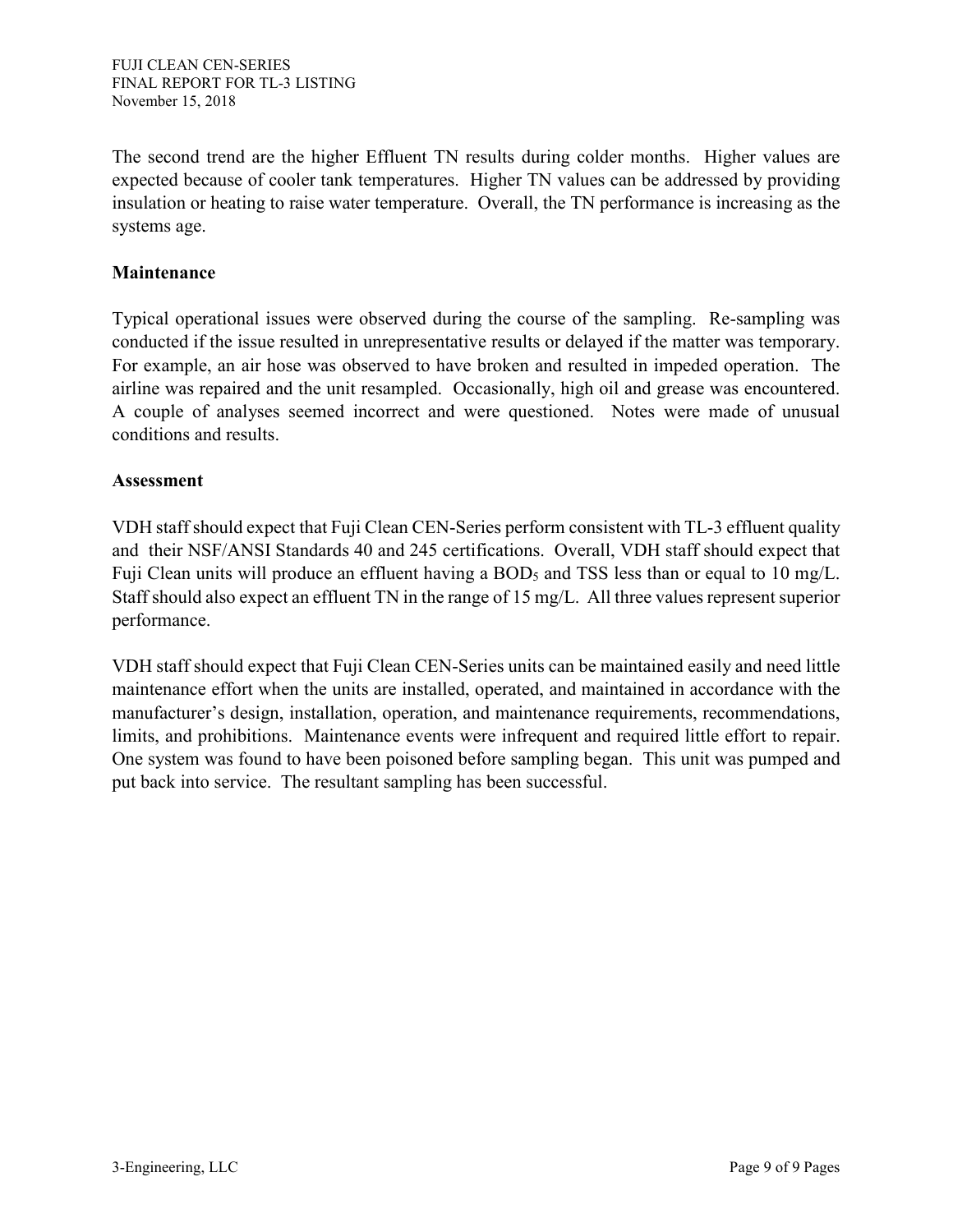| FC           | Test           |                                                   |               |                 |                  | Est. Flow | Sample   | Lab           |
|--------------|----------------|---------------------------------------------------|---------------|-----------------|------------------|-----------|----------|---------------|
| #            | Site No.       | <b>Test Site Name</b>                             | <b>Model</b>  | <b>Bedrooms</b> | <b>Occupancy</b> | (GPD)     | Date     | <b>Report</b> |
| $VA-01$      | $\mathbf{1}$   | 150 Deane Rd, Toms Brook, VA                      | CEN-5         | 3               | $\overline{2}$   | 120       | 9/18/17  | 1710842       |
|              |                |                                                   |               |                 |                  |           | 11/14/17 | 17K0753       |
|              |                |                                                   |               |                 |                  |           | 3/8/18   | 18C0489       |
|              |                |                                                   |               |                 |                  |           | 6/21/18  | 18F1131       |
| <b>VA-02</b> | $\overline{2}$ | 35430 Snooty Fox Rd., Round Hill, VA              | <b>CEN-10</b> | 5               | 4                | 200       | 9/18/17  | 1710843       |
|              |                |                                                   |               |                 |                  |           | 11/14/17 | 17K0754       |
|              |                |                                                   |               |                 |                  |           | 3/8/18   | 18C0486       |
|              |                |                                                   |               |                 |                  |           | 6/21/18  | 18F1134       |
| $VA-03$      | 3              | 35571 Sunny Ridge Rd, Round Hill, VA              | <b>CEN-10</b> | 5               | 3                | 175       | 9/18/17  | 1710844       |
|              |                |                                                   |               |                 |                  |           | 11/14/17 | 17K0755       |
|              |                |                                                   |               |                 |                  |           | 3/8/18   | 18C0485       |
|              |                |                                                   |               |                 |                  |           | 6/21/18  | 18F1135       |
| <b>VA-04</b> | 4              | 11924 Purcell Rd, Lovettsville, VA                | CEN-5         | 3               | $\overline{2}$   | 120       | 10/16/17 | 1710883       |
|              |                |                                                   |               |                 |                  |           | 11/14/17 | 17K0758       |
|              |                |                                                   |               |                 |                  |           | 3/9/18   | 18C0490       |
|              |                |                                                   |               |                 |                  |           | 6/22/18  | 18F1139       |
|              |                |                                                   |               |                 |                  |           | 9/10/18  | 1810504       |
| <b>VA-05</b> | 5              | 16028 Waterford Crest Place, Paeonian Springs, VA | <b>CEN-10</b> | 5               | 5                | 250       | 9/29/17  | 1711386       |
|              |                |                                                   |               |                 |                  |           | 11/14/17 | 17K0757       |
|              |                |                                                   |               |                 |                  |           | 3/9/18   | 18C0493       |
|              |                |                                                   |               |                 |                  |           | 6/21/18  | 18F1136       |
| <b>VA-08</b> | 6              | 4621 Walton Rd, Louisa, VA                        | CEN-5         | $\overline{3}$  | $\sqrt{4}$       | 200       | 9/28/17  | 1710839       |
|              |                |                                                   |               |                 |                  |           | 11/13/17 | 1710840       |
|              |                |                                                   |               |                 |                  |           | 3/5/18   | H8C0013       |
|              |                |                                                   |               |                 |                  |           | 6/14/18  | H8C0207       |
| <b>VA-09</b> | $\overline{7}$ | 38719 Morrisonville Rd., Lovettsville, VA         | CEN-7         | 4               | $\sqrt{4}$       | 175       | 9/29/17  | 1711385       |
|              |                |                                                   |               |                 |                  |           | 11/14/17 | 17K0756       |
|              |                |                                                   |               |                 |                  |           | 3/9/18   | 18C0492       |
|              |                |                                                   |               |                 |                  |           | 6/22/18  | 18F1138       |
| $VA-12$      | 8              | 3325 Howellsville Rd, Front Royal, VA             | CEN-5         | 3               | $\overline{2}$   | 120       | 3/8/18   | 18C0487       |
|              |                |                                                   |               |                 |                  |           | 6/21/18  | 18F1133       |
|              |                |                                                   |               |                 |                  |           | 9/10/18  | 1810502       |
|              |                |                                                   |               |                 |                  |           | 10/31/18 | H8J0037       |
| $VA-10$      | 9              | 75 Mitchell Dr, Strasburg, VA                     | CEN-5         | 3               | $\sqrt{2}$       | 120       | 3/8/18   | 18C0488       |
|              |                |                                                   |               |                 |                  |           | 6/21/18  | 18F1132       |
|              |                |                                                   |               |                 |                  |           | 9/10/18  | 1810503       |
|              |                |                                                   |               |                 |                  |           | 10/31/18 | H8J0035       |
| $VA-14$      | 10             | 13046 April Circ, Lovettsville, VA                | CEN-5         | 3               | 3                | 1150      | 3/9/18   | 18C0491       |
|              |                |                                                   |               |                 |                  |           | 6/21/18  | 18F1137       |
|              |                |                                                   |               |                 |                  |           | 9/10/18  | 1810505       |
|              |                |                                                   |               |                 |                  |           | 10/31/18 | H8J0036       |
| $MD-01$      | 11             | 1715 Castleton Rd, Darlington, MD                 | CEN-5         | 3               | 3                | 150       | 9/1/16   | 16H1838       |
|              |                |                                                   |               |                 |                  |           | 11/15/16 | 16K0913       |
|              |                |                                                   |               |                 |                  |           | 2/3/17   | 17B0391       |
|              |                |                                                   |               |                 |                  |           | 5/26/17  | 17E1489       |
|              |                |                                                   |               |                 |                  |           | 10/10/17 | 17J0646       |
| $MD-02$      | 12             | 161 Antego Dr, Elkton, MD                         | CEN-5         | 3               | $\mathbf 2$      | 120       | 8/10/17  | 17H0679       |
|              |                |                                                   |               |                 |                  |           | 10/18/17 | 17J1048       |
|              |                |                                                   |               |                 |                  |           | 12/21/17 | 17L0854       |
|              |                |                                                   |               |                 |                  |           | 3/16/18  | 18C0929       |
|              |                |                                                   |               |                 |                  |           | 6/29/18  | 18F1529       |
| $MD-03$      | 13             | 1241 Baldwin Mill Rd, Jarrettsville, MD           | $CEN-5$       | 3               | 5                | 250       | 10/7/16  | 16J0466       |
|              |                |                                                   |               |                 |                  |           | 1/31/17  | 17A1523       |
|              |                |                                                   |               |                 |                  |           | 6/30/17  | 17F1630       |
|              |                |                                                   |               |                 |                  |           | 10/12/17 | 17J0648       |
|              |                |                                                   |               |                 |                  |           | 11/17/17 | 17K0860       |
|              |                |                                                   |               |                 |                  |           | 9/11/18  | 1810571       |
|              |                |                                                   |               |                 |                  |           |          |               |